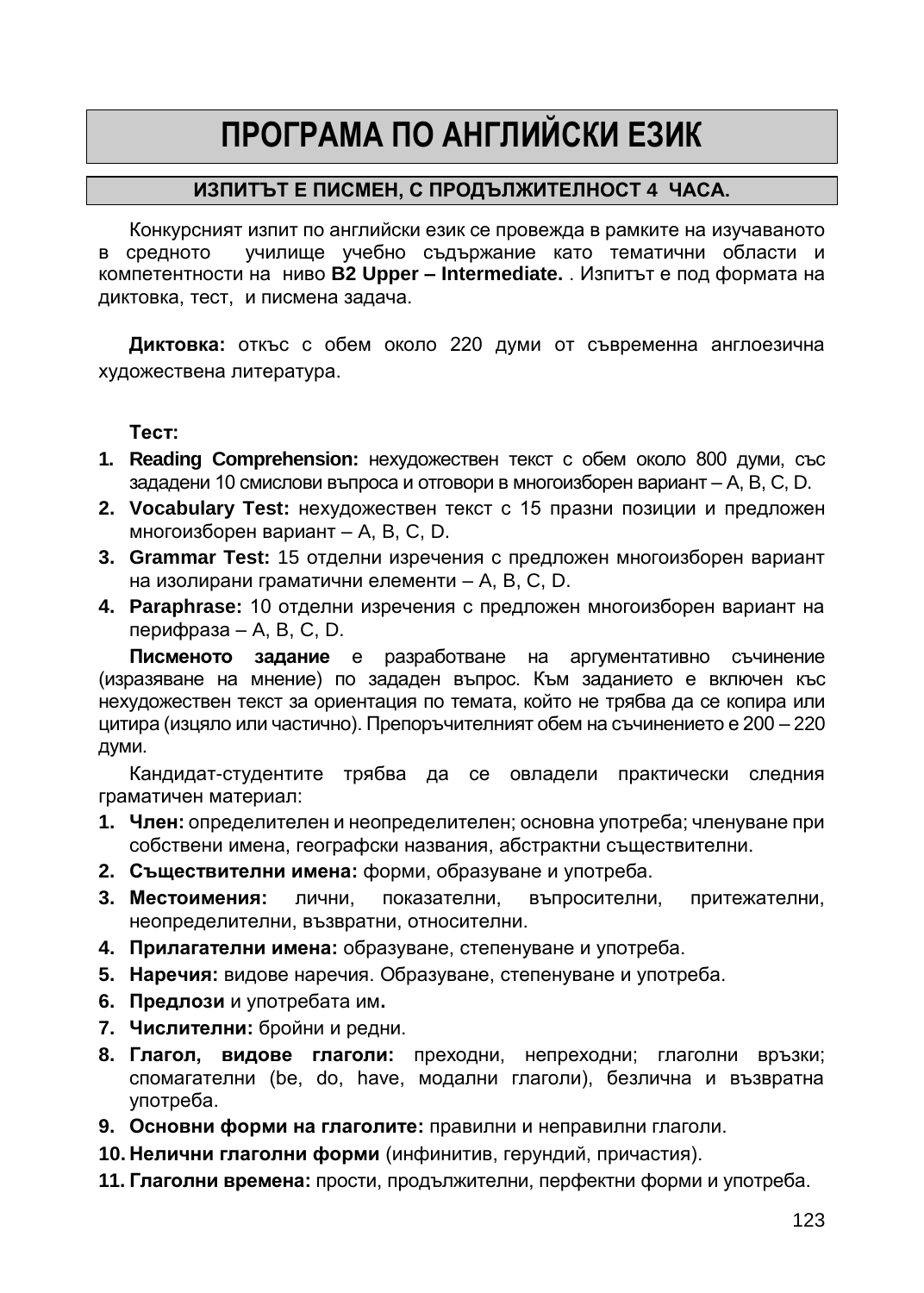- **12. Страдателен залог** на глаголните времена.
- **13. Съгласуване на времената.** Пряка и непряка реч.
- **14. Словоред и структура на простото изречение.** Мястото на прякото и непрякото допълнение, на обстоятелствените пояснения за начин, място и време.
- **15. Словоред и структура на сложното изречение.** Сложни съставни и съчинени изречения. Главни и подчинени изречения. Свързващи и въвеждащи елементи.
- **16. Въпросителни изречения**.
- **17. Условни изречения.**
- **18. Емфатични структури.**

## **Примерен вариант на кандидатстудентския изпит по английски език**

#### **ДИКТОВКА**

I read about it in the paper, in the subway, on my way to work. I read it and I couldn't believe it, and I read it again. Then perhaps I just stared at it, at the newsprint spelling out his name, spelling out the story. I stared at it in the swinging lights of the subway car, and in the faces and bodies of the people, and in my own face, trapped in the darkness which roared outside.

It was not to be believed and I kept telling myself that, as I walked from the subway station to the high school. And at the same time I couldn't doubt it. I was scared, scared for Sonny. He became real to me again. A great block of ice got settled in my belly and kept melting there slowly all day long, while I taught my classes algebra. It was a special kind of ice. It kept melting, sending trickles of ice water all up and down my veins, but it never got less. Sometimes it hardened and seemed to expand until I felt my guts were going to come spilling out or that I was going to choke or scream. This would always be at a moment when I was remembering some specific thing Sonny had once said or done.

## **TEST**

#### **SECTION 1**

#### **READING COMPREHENSION**

#### *10 questions, 45 min*

*Instructions: Read the extract carefully and then answer the ten questions below. Select the right option (A, B, C, D) basing your choice only on the text. On your answer sheet, fill in the space that corresponds to the letter of the answer you have chosen.*

Leonardo da Vinci's works of art made him world-famous. But there was far more to this great man of ideas than just the Mona Lisa's pretty face.

Leonardo is often thought of primarily as an artist, and with masterpieces such as *The Last Supper* and the *Mona Lisa* to his credit, his place in art history is assured.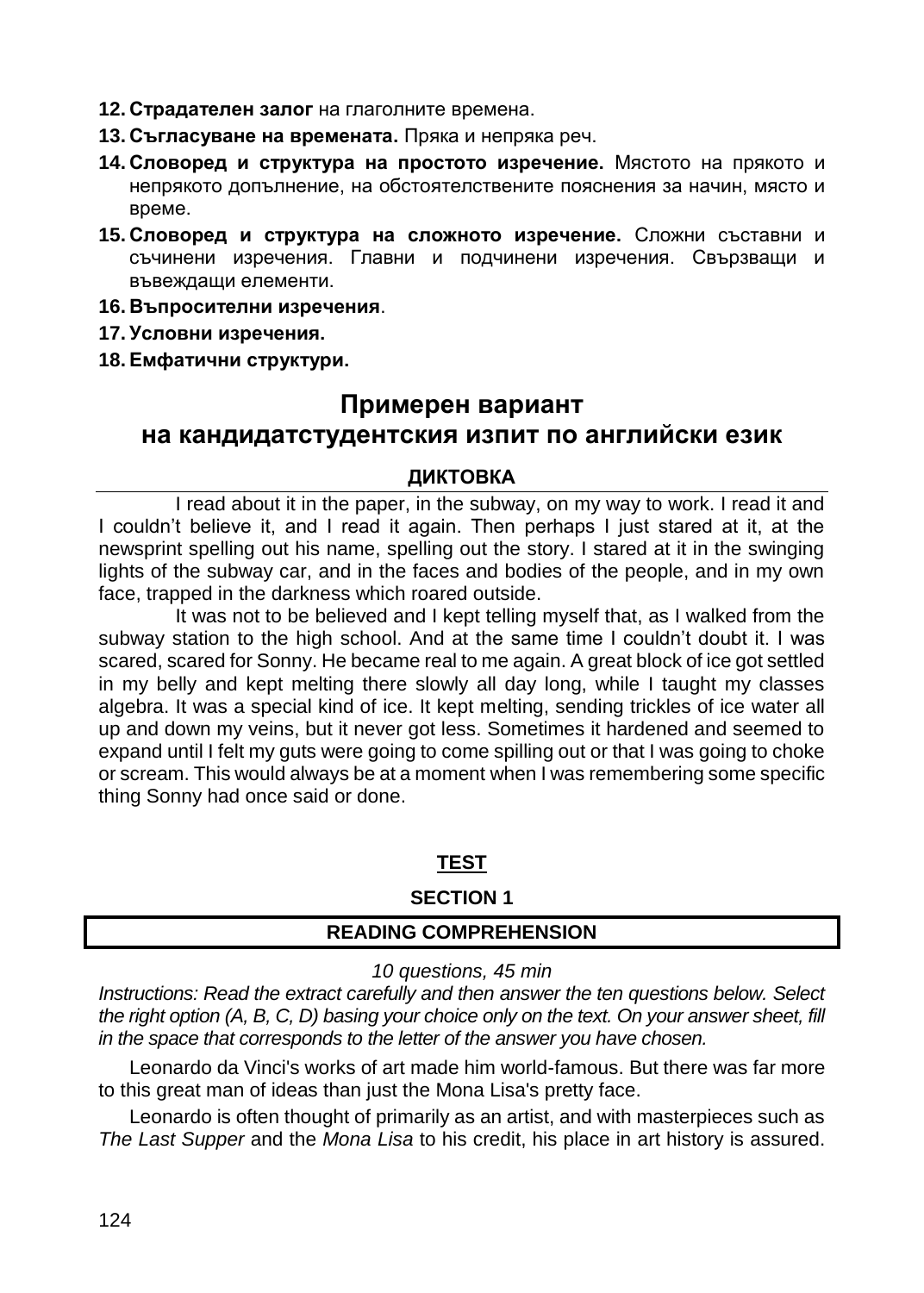Yet his notebooks, filled with his strange spidery writing, show that his main interests lay elsewhere – in engineering and technology.

The notebooks are full of drawings and designs for all kinds of inventions – from calculating machines to tanks, from parachutes to helicopters. If his pioneering work on anatomy is also taken into consideration, it is not hard to see why Leonardo is considered to be one of the greatest geniuses of all time.

Born in 1452 to a Florentine lawyer and a local village girl, Leonardo was given only a rudimentary education. After ten years in the workshop of the artist Verrocchio, he set up as a freelance artist. Some of the work he did still survives, and reveals a stunning combination of technical skills with very careful observation. It also reveals an emerging fascination with technology, with technical drawings of equipment of all kinds. Leonardo was particularly fascinated by the technology of warfare. At this time, Florence was at war with the Pope, and Leonardo realised that this was an opportunity to make some serious money with his new inventions for better guns and other military equipment. However, the war ended before anything could come of his plans and he returned to his painting.

But Leonardo had had enough of life in Florence, especially the intellectual elite whom he blamed for his relative lack of employment. He began to feel he would be more appreciated elsewhere. At the age of thirty, he left his home town and eventually moved to Milan, where he spent seventeen years under the patronage of Ludovico Sforza, the Duke of Milan. Here he continued to combine his scientific and technological work with his painting, which was increasingly influenced by his interest in the mathematics of perspective and proportion. During this period, he painted *The Last Supper* and developed his ideas for chemical weapons and flame-throwers.

## **1. Leonardo da Vinci is world famous for**

- **A.** being a great man of ideas.
- **B.** painting only *Mona Lisa*'s pretty face.
- **C.** painting his only masterpiece *The Last Supper*.
- **D.** his works of art.
- **2. Judging from his notebooks, Leonardo da Vinci was mainly interested in**
	- **A.** drawing his pictures.
	- **B.** writing in a spidery manner.
	- **C.** technology and engineering.
	- **D.** everything that was connected with Florence.
- **3. Leonardo da Vinci is considered to be**
	- **A.** one of the greatest anatomists of all time.
	- **B.** one of the greatest geniuses in his time.
- **C.** the only great genius of all time.
- **D.** one of the many great geniuses of all time.
- **4. The education Leonardo was given was**
	- **A.** provided by Florentine lawyers and village workers.
	- **B.** elementary.
	- **C.** financed by freelance artists.
	- **D.** intended to make him capable of working in shops.
- **5. Leonardo da Vinci was fascinated by the technology of warfare because**
	- **A.** he realised that he could make a lot of money by inventing weapons.
	- **B.** he hated the Pope.
	- **C.** he was a warmonger.
	- **D.** Verrocchio trained him as a military specialist.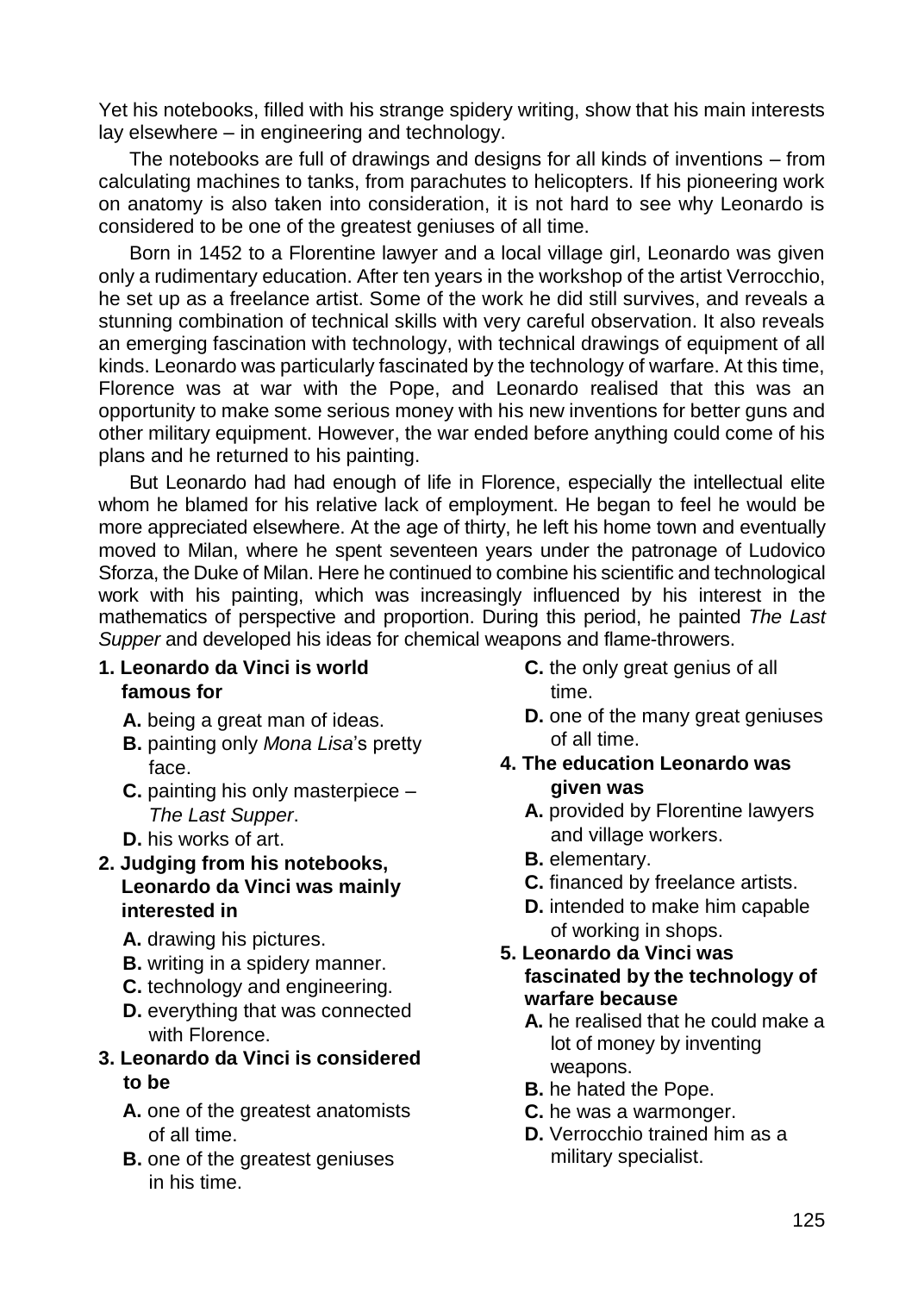- **6. One of the reasons Leonardo da Vinci moved away from Florence was because**
	- **A.** he thought he had lived long enough in Florence to appreciate it.
	- **B.** the intellectual elite in Florence was unemployed.
	- **C.** he felt that his relatives were to be blamed for his being out of work.
	- **D.** he thought that other people might appreciate him better.

## **7. Leonardo left his home town of Florence**

- **A.** in 1482.
- **B.** in 1465.
- **C.** immediately before he moved to Milan.
- **D.** seventeen years after he became 30 years old.

## **8. Ludovico Sforza was**

- **A.** the closest friend of Leonardo's
- **B.** Leonardo's patron.
- **C.** the man who made Leonardo work for the Duke of Milan.
- **D.** the man who employed Leonardo to manufacture cartridges.

## **9. When did Leonardo become interested in the mathematics of perspective and proportion?**

- **A.** While he was moving to Milan.
- **B.** Before he moved to Milan.
- **C.** After he painted *The Last Supper.*
- **D.** While he was working in Milan.

## **10. When did Leonardo paint The Last Supper?**

- **A.** At the age of twenty.
- **B.** While he worked for Ludovico Sforza.
- **C.** When he moved out of Milan.
- **D.** At the age of seventeen.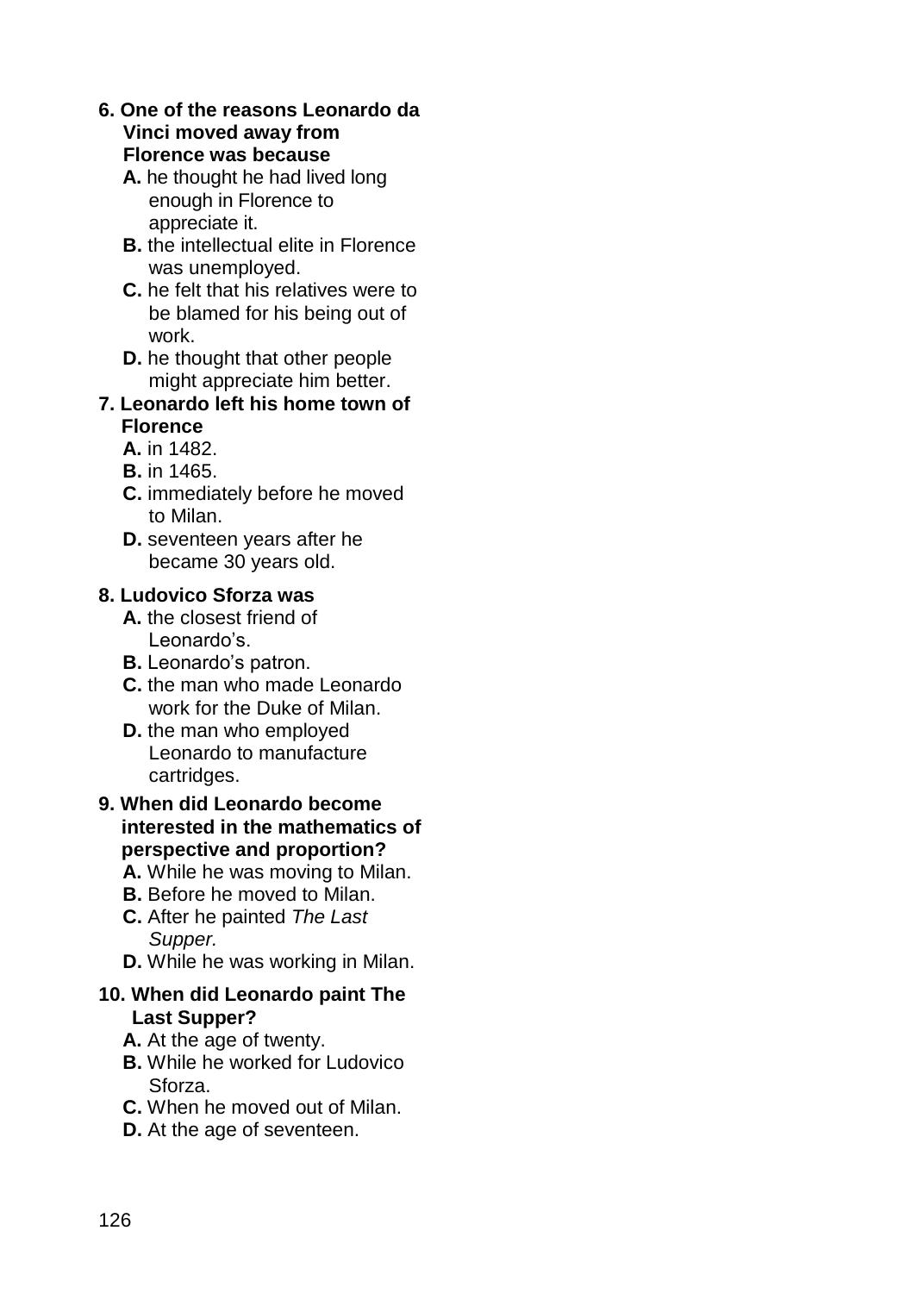## **SECTION 2**

## **PARAPHRASE TEST**

*Instructions: Choose the option (A, B, C, D) that is closest to the meaning of the original sentence. Then, on your answer sheet, fill in the space that corresponds to the letter of the answer you have chosen.*

#### **1. Nobody could say Susan was pretty. In fact she was homely.**

- **A.** Not only was Susan not pretty, she was homely.
- **B.** Not only Susan was not pretty, she was homely.
- **C.** Susan was neither pretty nor homely.
- **D.** Susan wasn't as pretty as she was homely.

## **2. Everybody in the office expected that Miss Parker would be promoted next month.**

- **A.** Miss Parker is expected to be promoted next month.
- **B.** Miss Parker was expected to be promoted next month.
- **C.** Miss Parker is expected to have been promoted next month.
- **D.** Miss Parker was expected to have been promoted next month.
- **3. Adam immersed himself in work. He wanted to have no time to think.**
	- **A.** Adam immersed himself in work so that not to have time to think.
	- **B.** Adam immersed himself in work so that he could have no time to think.
	- **C.** Adam immersed himself in work in order he had no time to think.
	- **D.** Adam immersed himself in work so he needn't time to think.

## **4. William was a human, but he had the instinct of a weasel.**

- **A.** If William was an animal, he would be a weasel.
- **B.** If William had been an animal, he would be a weasel.
- **C.** If William had been an animal, he would have been a weasel.
- **D.** If William was an animal, he would have been a weasel.

## **5. Jacob recovered from his illness. His mother took him to Israel.**

**A.** Having recovered from his illness, Jacob's mother took him to Israel.

- **B.** After recovering from his illness, Jacob's mother took him to Israel.
- **C.** After Jacob has recovered from his illness, his mother took him to Israel.
- **D.** Having recovered from his illness, Jacob was taken to Israel.
- **6. Jason was terribly nervous about the operation. He forced himself to smile at his mother.**
	- **A.** Although being terribly nervous about his operation, Jason forced himself to smile at his mother.
	- **B.** Despite having been terribly nervous about the operation, Jason forced himself to smile at his mother.
	- **C.** In spite of being terribly nervous about the operation, Jason forced himself to smile at his mother.
	- **D.** Despite that he was terribly nervous about the operation, Jason forced himself to smile at his mother.

## **7. The students' grades were rather poor last term. The situation hasn't changed much this term either.**

- **A.** The students' grades are as poor as last term.
- **B.** The students' grades are as poor as they were last term.
- **C.** The students' grades are the same as last term.
- **D.** The students' grades are so poor as they were last term.

#### **8. The manager complained about Nick's outrageous behaviour.**

- **A.** It was Nick's outrageous behaviour that the manager complained about.
- **B.** It was Nick's outrageous behaviour which the manager complained about.
- **C.** Nick's outrageous behaviour was that the manager complained about.
- **D.** Nick's outrageous behaviour was which the manager complained about.

#### **9. We bought a new DVD player at Walmart yesterday. It doesn't work.**

- **A.** The new DVD player, which we bought at Walmart yesterday, doesn't work.
- **B.** The new DVD player, that we bought at Walmart yesterday, doesn't work.
- **C.** The new DVD player which we bought at Walmart yesterday doesn't work.
- **D.** The new DVD player, we bought at Walmart yesterday doesn't work.

### **10. "We might go to see Earl Brady this afternoon – if you are rested", he said.**

- **A.** He said we might have gone to see Earl Brady that afternoon if I was rested.
- **B.** He said we might go to see Earl Brady that afternoon if I was rested.
- **C.** He said we might go to see Earl Brady this afternoon if I am rested.
- **D.** He said we might have gone to see Earl Brady that afternoon if I am rested.

### **GRAMMAR TEST**

*Instructions: Choose the correct option (A, B, C, D) that best completes the sentence. Then, on your answer sheet, fill in the space that corresponds to the letter of the answer you have chosen.*

# **SECTION 3**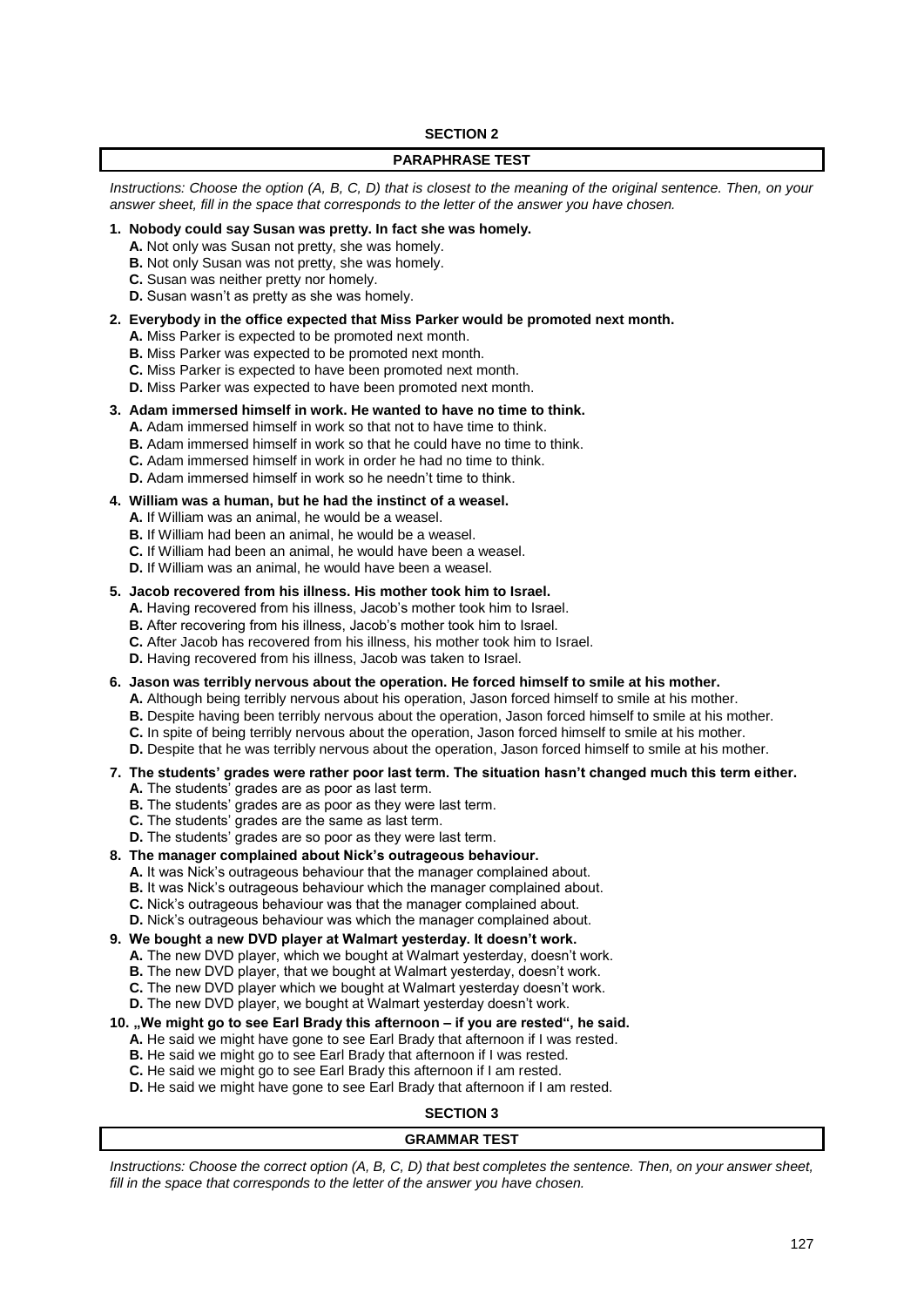|                  | 1. Evidently feeling that the subject _______, he looked in turn to the others.                                                                        |                                                                                                                               |  |  |  |  |
|------------------|--------------------------------------------------------------------------------------------------------------------------------------------------------|-------------------------------------------------------------------------------------------------------------------------------|--|--|--|--|
|                  | <b>A.</b> had been thoroughly changed<br><b>B.</b> has thoroughly been changed<br><b>C.</b> was thoroughly changed<br><b>D.</b> thoroughly was changed |                                                                                                                               |  |  |  |  |
|                  |                                                                                                                                                        |                                                                                                                               |  |  |  |  |
|                  | 2. She could feel her skin _______ a little in the heat.                                                                                               |                                                                                                                               |  |  |  |  |
|                  | A. to be broiling                                                                                                                                      | <b>B.</b> to broil                                                                                                            |  |  |  |  |
|                  | C. broiling                                                                                                                                            | <b>D.</b> broils                                                                                                              |  |  |  |  |
|                  |                                                                                                                                                        | 3. Rosemary felt that the picture _______ in her memory at the mention of swimming.                                           |  |  |  |  |
|                  | A. would always be popping up                                                                                                                          | <b>B.</b> would always pop up                                                                                                 |  |  |  |  |
|                  | C. used to pop up<br>4. She realized that the man in the jockey cap ______ a performance for his group.                                                | D. used to be popping up                                                                                                      |  |  |  |  |
|                  | A. has been giving                                                                                                                                     | <b>B.</b> was giving                                                                                                          |  |  |  |  |
|                  | C. has given                                                                                                                                           | D. gave                                                                                                                       |  |  |  |  |
|                  |                                                                                                                                                        | 5. Because of her a man was going to be executed. She ______ the case in the first place.                                     |  |  |  |  |
|                  | A. must never have taken                                                                                                                               | <b>B.</b> would never have taken                                                                                              |  |  |  |  |
|                  | <b>C.</b> should never have taken <b>D.</b> needn't have taken                                                                                         |                                                                                                                               |  |  |  |  |
|                  |                                                                                                                                                        |                                                                                                                               |  |  |  |  |
|                  |                                                                                                                                                        | 6. The courtroom was a stage where she matched wits _______ the best that the opposition could offer.                         |  |  |  |  |
|                  | A. with<br>$C.$ at                                                                                                                                     | <b>B.</b> to                                                                                                                  |  |  |  |  |
|                  |                                                                                                                                                        | D. against                                                                                                                    |  |  |  |  |
|                  | incriminating?"                                                                                                                                        | 7. "Mr. Stela, are you aware that the testimony you ______ today in this courtroom is self-                                   |  |  |  |  |
|                  | A. have given                                                                                                                                          | <b>B.</b> had given                                                                                                           |  |  |  |  |
|                  | C. have been given                                                                                                                                     | <b>D.</b> must have given                                                                                                     |  |  |  |  |
|                  | 8. "How many people would you have killed if you ______ human life?"                                                                                   |                                                                                                                               |  |  |  |  |
|                  | A. don't value                                                                                                                                         | <b>B.</b> hasn't valued                                                                                                       |  |  |  |  |
|                  | C. couldn't have valued                                                                                                                                | <b>D.</b> didn't value                                                                                                        |  |  |  |  |
|                  | 9. "Objection! The District Attorney ______ to lead the witness!"                                                                                      |                                                                                                                               |  |  |  |  |
|                  | A. have been attempting                                                                                                                                | <b>B.</b> is attempting                                                                                                       |  |  |  |  |
|                  | C. was attempting<br><b>D.</b> had been attempting                                                                                                     |                                                                                                                               |  |  |  |  |
|                  | 10. "I got pneumonia making pictures last January and since then I ______."                                                                            |                                                                                                                               |  |  |  |  |
|                  | A. have been recuperating B. have been recuperated                                                                                                     |                                                                                                                               |  |  |  |  |
|                  | <b>C.</b> was recuperating<br>D. recuperated                                                                                                           |                                                                                                                               |  |  |  |  |
|                  | 11. She wanted to run up to the jurors before they _______ their verdict.                                                                              |                                                                                                                               |  |  |  |  |
|                  | A. give                                                                                                                                                | <b>B.</b> would have given                                                                                                    |  |  |  |  |
|                  | C. could have given                                                                                                                                    | D. could give                                                                                                                 |  |  |  |  |
|                  | 12. ______ tennis is a game played within certain rigid rules.                                                                                         |                                                                                                                               |  |  |  |  |
|                  | A. The                                                                                                                                                 | $B -$                                                                                                                         |  |  |  |  |
|                  | C. A                                                                                                                                                   | D. Some                                                                                                                       |  |  |  |  |
|                  | 13. I'd rather Tom ________ of the new construction site.                                                                                              |                                                                                                                               |  |  |  |  |
|                  | A. take care                                                                                                                                           | <b>B.</b> would take care                                                                                                     |  |  |  |  |
|                  | <b>C.</b> were taking care                                                                                                                             | <b>D.</b> took care                                                                                                           |  |  |  |  |
|                  | 14. The man ________ on the phone was judge Reynolds.                                                                                                  |                                                                                                                               |  |  |  |  |
|                  | A. who I spoke                                                                                                                                         | <b>B.</b> with whom I spoke                                                                                                   |  |  |  |  |
|                  | C. whom I spoke                                                                                                                                        | D. which I spoke with                                                                                                         |  |  |  |  |
|                  |                                                                                                                                                        |                                                                                                                               |  |  |  |  |
|                  | A. After feeling                                                                                                                                       | 15. _______ the impassive scrutiny of strange faces, she took off her bathrobe and followed.<br><b>B.</b> Having been feeling |  |  |  |  |
|                  | C. Because feeling                                                                                                                                     | D. Feeling                                                                                                                    |  |  |  |  |
|                  |                                                                                                                                                        |                                                                                                                               |  |  |  |  |
| <b>SECTION 4</b> |                                                                                                                                                        |                                                                                                                               |  |  |  |  |
|                  | <b>VOCABULARY CLOZE</b>                                                                                                                                |                                                                                                                               |  |  |  |  |

*Instructions: Read the text below and decide which answer (A, B, C, D) best fits each gap. Then, on your answer sheet, fill in the space that corresponds to the letter of the answer you have chosen.*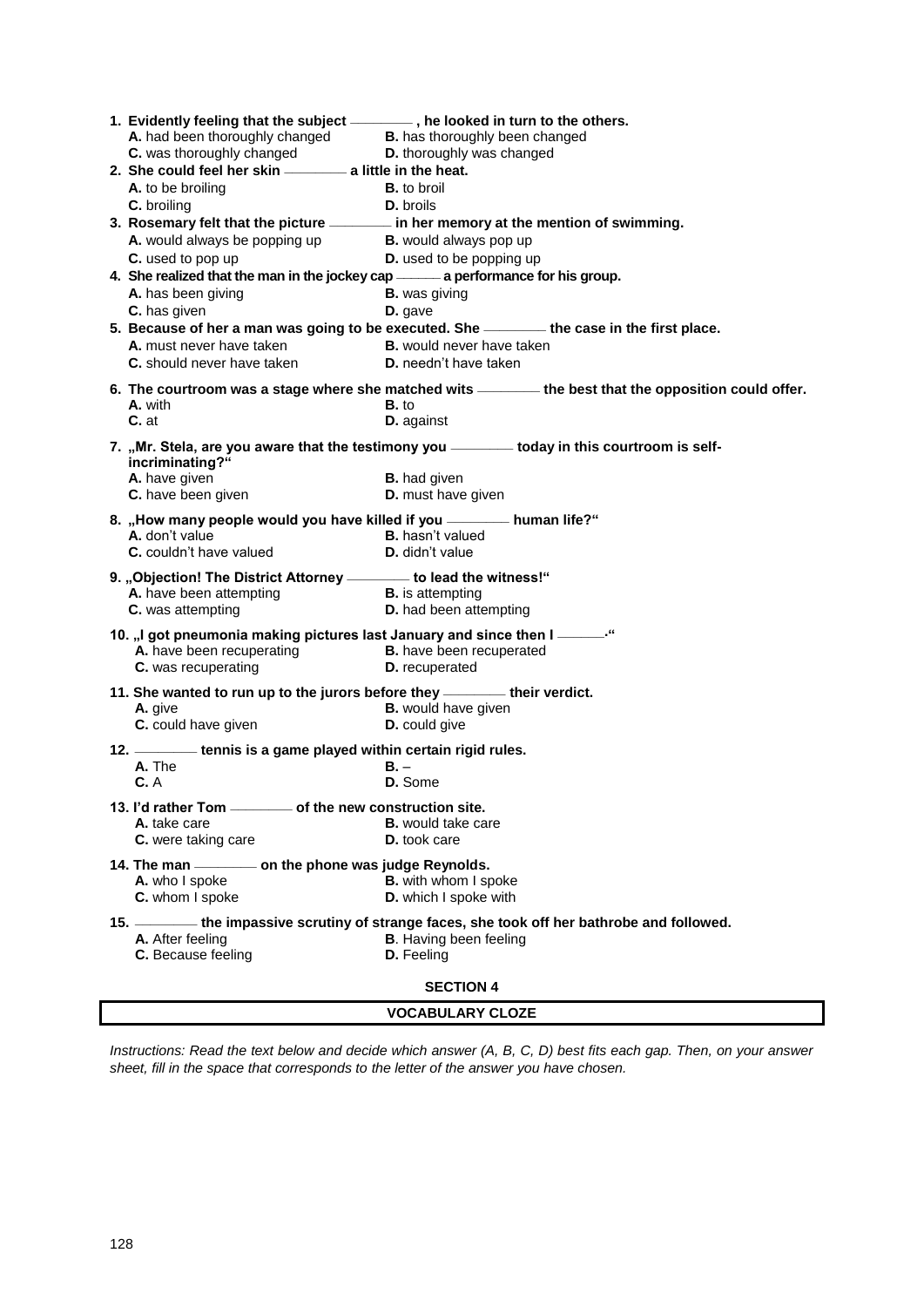### **Dreams**

| What is a dream? Some dreams (1) _________ totally trivial, like the idle wanderings of a brain off-duty, and it is   |  |
|-----------------------------------------------------------------------------------------------------------------------|--|
| not (2) _________ that skeptics say they are best forgotten. But other dreams cannot be so easily dismissed. These    |  |
| are the very frightening ones we wish we could (3) _________ as "only dreams"; as parents urge their children to do   |  |
| with nightmares, but often their impression is so strong that the (4) ________ continues to haunt us for years. There |  |
| are other dreams of such beauty and joy that we would not have (5) _______ them, and still others so vivid that       |  |
| we wonder whether they could be visions of another $(6)$ ________ or glimpses into some previous life. A few actually |  |
| predict the future. Is there anything they all have (7) ________?                                                     |  |

Although science is still a long way from having any comprehensive **(8) \_\_\_\_\_\_\_\_** of dreams, one finding that has emerged from modern research is that the majority of dreams seem in some way to **(9) \_\_\_\_\_\_\_\_** things that have preoccupied our minds during the previous day or two. Sometimes this is easy to see, but it is equally true even of those fantastic dreams that seem worlds away from our ordinary life and thoughts, like being **(10) \_\_\_\_\_\_\_\_** down the street by a tiger or conversing with a dead person. Dreams express themselves in a special kind of picture **(11) \_\_\_\_\_\_\_\_** . Once this language is understood, it can be seen that the tiger symbolized someone or something we found frightening the day or so before the dream, while the (12) \_ us of an idea he or she gave us many years ago, which has immediate relevance to our present life. Dreams reflect not only actual happenings, but also a whole host of thoughts and feelings that passed us by during the day because we were too **(13) \_\_\_\_\_\_\_\_** or unwilling to catch them. In fact, the dreaming mind may be compared to a **(14) \_\_\_\_\_\_\_\_**  director, picking up things from waking life that need more attention than we have given them and reflecting on them in depth by composing stories. In these stories, cartoon-style pictures and all kinds of other devices are used to express what we are feeling deep down inside about ourselves, other people, and the quality of our lives generally. And this alone, even if we went no further, would be an excellent reason for not merely brushing dreams aside, for is there any

**(15) \_\_\_\_\_\_\_\_** being whose life would not be improved by a little additional reflection?

| 1. | A. appearing       | B. seam          | C. seem        | D. appeared       |
|----|--------------------|------------------|----------------|-------------------|
| 2. | A. wandering       | B. surprised     | C. wondering   | D. surprising     |
| 3. | A. pass on         | B. pass off      | C. pass beside | D. pass into      |
| 4. | A. reminder        | B. memorial      | C. memory      | D. memorandum     |
| 5. | A. lost            | B. mist          | C. missed      | D. fled           |
| 6. | A. world           | B. Earth         | C. ground      | D. nature         |
| 7. | A. in routine      | B. in total      | C. in global   | D. in common      |
| 8. | A. sympathy        | B. understanding | C. compassion  | D. understatement |
| 9. | A. reflect         | B. shine         | C. polish      | D. deflect        |
|    | 10. A. rushed      | B. run           | C. chased      | D. jogged         |
|    | 11. A. tongue      | B. vision        | C. sight       | D. language       |
|    | 12. A. dead        | B. deathly       | C. extinct     | D. sleepy         |
|    | 13. A. busy        | B. dizzy         | C. brassy      | D. bossy          |
|    | 14. A. filmy       | B. moving        | C. movie       | D. movable        |
|    | 15. A. humiliating | B. human         | C. humanising  | D. humorous       |

### **ПИСМЕНО ЗАДАНИЕ**

*Instructions: Read the text. Answer the question in bold expressing your own opinion. Your composition should contain no less than 220 words and no more than 250.*

#### HARRISON FORD IS RIDING HIGH AGAIN, WHILE FUNNYMAN WILL FERRELL IS FIRING BLANKS.

For the past five years, it seemed that Harrison Ford was happier out of the spotlight than on the silver screen. Since 2000, Ford has appeared in only four movies, none of which made much of an impression at the box office.

That all changed in 2008 when Ford strapped back on his trusty whip and went adventuring again in Indiana Jones And The Kingdom Of The Crystal Skull, the fourth film in the Indiana Jones series. In order to lure Ford out of his semi-retirement, Paramount agreed to a lucrative deal that split almost all of the film's earnings (after the studio made back its production and advertising costs) between Ford, Steven Spielberg and George Lucas.

As a result of the deal, Ford earned \$65 million between June 2008 and June 2009, making him the highestpaid actor on our annual Celebrity 100 list. Even though the movie was released in May of 2008, Ford didn't earn his money until several months later.

#### *Do you think that famous actors and entertainers deserve such high salaries?*

## **Методически указания**

За успешното полагане на кандидатстудентския изпит е необходима подготовка върху учебно съдържание на ниво Upper-Intermediate.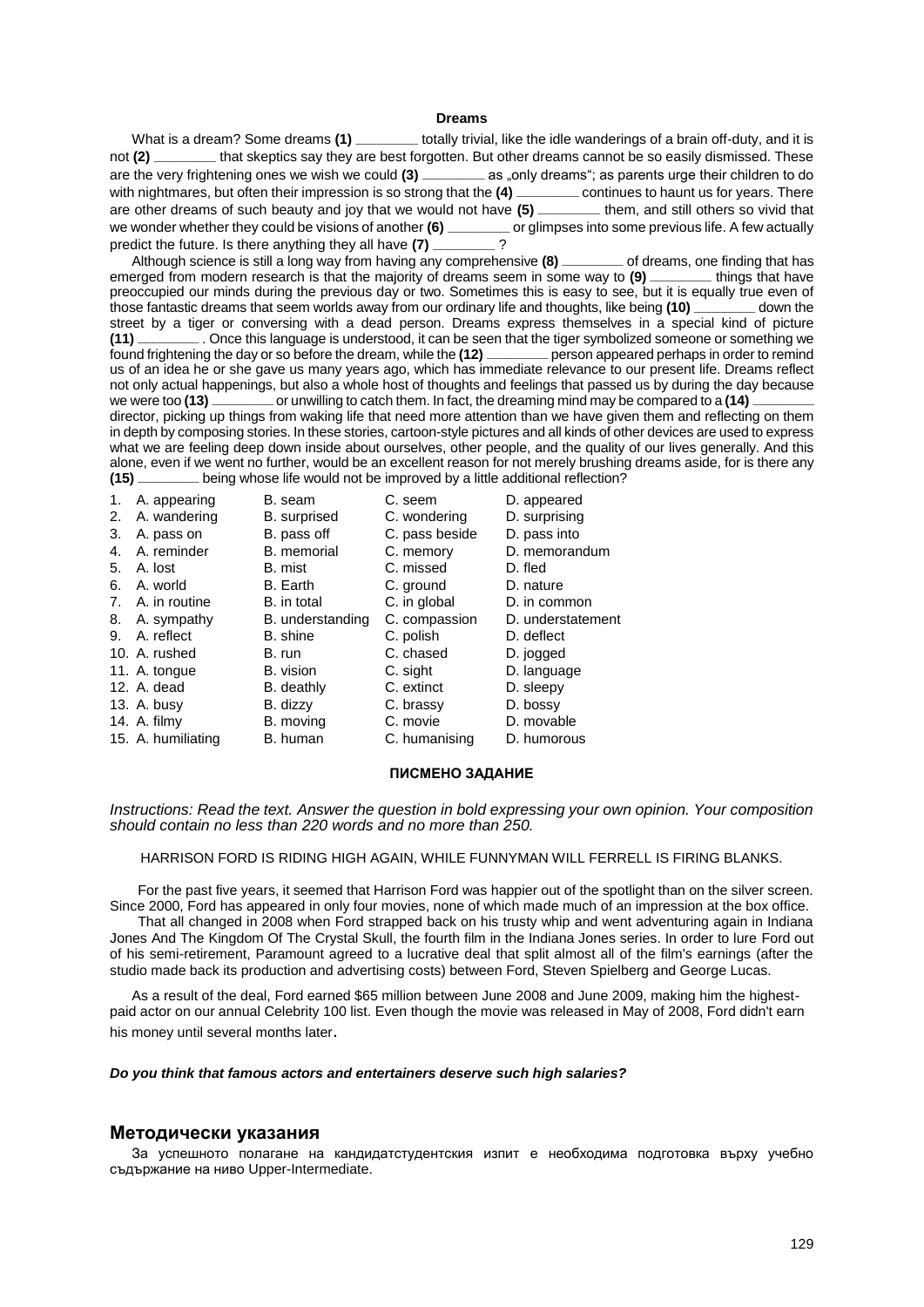## **Литература**

За подготовката на кандидат-студентите може да се използва следната литература (освен учебниците по английски език за гимназиалния курс):

1

- Azar, B., Hagen, S. A. *Fundamentals of English Grammar Student Book with MyLab English*, 5th Edition, Pearson, 2019.
- Dooley, J., Evans, V. *Grammar Way 4*. Express Publishing, 2013.
- Foley, M., Hall, D. *My Grammar Lab B1/B2*. Pearson, 2012.
- Green, A. *Activate Your Grammar and Vocabulary B2*, Hamilton House, 2015.
- Kosturkov et al. *5 Admission Tests in English. (Book 1) – Тестове по английски език за кандидатстване в ПУ "Паисий Хилендарски"*. Context Publishers, 2008.
- Mann, M., Taylore-Knowles, S. *Destination B2 – Grammar and Vocabulary*. Macmillan Publishers Limited, 2008.
- Murphy, R. *English Grammar in Use: A Self-study Reference and Practice Book*. Cambridge University Press, 2012.
- Obretenov et al. *5 Admission Tests in English. (Book 2) – Тестове по английски език за кандидатстване в ПУ "Паисий Хилендарски"*. Context Publishers, 2008.
- Paterson, K., Harrison, M. and N. Coe. *Oxford Living Grammar – Upper Intermediate*. Oxford University Press, 2014.

Swan, M. *Practical English Usage*. Fourth Edition. Oxford University Press, 2017.

Yule, G. *Oxford Practical Grammar (Advanced)*. Oxford University Press, 2015.

Препоръчва се също четене на оригинална художествена и нехудожествена английска и американска литература предимно от XX и XXI век.

**Забележка:** *За специалностите, изискващи приемен изпит по английски език, се признават като оценка от изпит следните изпити, удостоверени със сертификати: положен валиден (към датата на кандидатстудентския изпит през юли) изпит TOEFL IBT и TOEFL CBT (като точките се приравняват към приемния изпит съгласно с представенита по-долу таблици), Cambridge, IELTS, Pearson (London) Test of English,* ECPE или ALCE на University of Michigan*.*

1. С положен валиден (към датата на кандидатстудентския изпит през юли) изпит TOEFL, като точките се приравняват към приемния изпит съгласно със следните таблици:

#### **TOEFL IBT**

| Точки     | Оценка | Точки      | Оценка | Точки       | Оценка |
|-----------|--------|------------|--------|-------------|--------|
| 60        | 3.20   |            |        |             |        |
| $61 - 62$ | 3.40   | $81 - 82$  | 4.80   | $101 - 102$ | 5.40   |
| $63 - 64$ | 3.60   | $83 - 84$  | 4.80   | $103 - 104$ | 5.60   |
| $65 - 66$ | 3.80   | $85 - 86$  | 5.00   | $105 - 106$ | 5.60   |
| $67 - 68$ | 4.00   | $87 - 88$  | 5.00   | $107 - 108$ | 5.60   |
| $69 - 70$ | 4.20   | $89 - 90$  | 5.00   | $109 - 110$ | 5.80   |
| $71 - 72$ | 4.20   | $91 - 92$  | 5.20   | $111 - 112$ | 5.80   |
| $73 - 74$ | 4.40   | $93 - 94$  | 5.20   | $113 - 114$ | 5.80   |
| $75 - 76$ | 4.40   | $95 - 96$  | 5.20   | $115 - 116$ | 6.00   |
| $77 - 78$ | 4.60   | $97 - 98$  | 5.40   | $117 - 118$ | 6.00   |
| $79 - 80$ | 4.60   | $99 - 100$ | 5.40   | $119 - 120$ | 6,00   |

2. С положен валиден изпит Cambridge до 2015, както следва: Proficiency: A – 6,00, B – 6,00, C – 6.00 . Advanced: A – 6,00, B – 6.00 , C – 6.00 First Certificate: A – 6.00 , B – 5.50 0, C – 5.00

#### **CAMBRIDGE CERTIFICATE (от 2015)**

| ----- <i>-</i> -       |         |                            |  |  |  |
|------------------------|---------|----------------------------|--|--|--|
| TOTAL NUMBER OF POINTS | ETTERS. | UNIVERSITY ENTRANCE GRADES |  |  |  |
| $160 - 173$            |         | 5.00                       |  |  |  |
| $174 - 180$            |         | 5.50                       |  |  |  |
| 190<br>$181 - 1.$      |         | 6.00                       |  |  |  |

**Level С1** 

Level **B2**